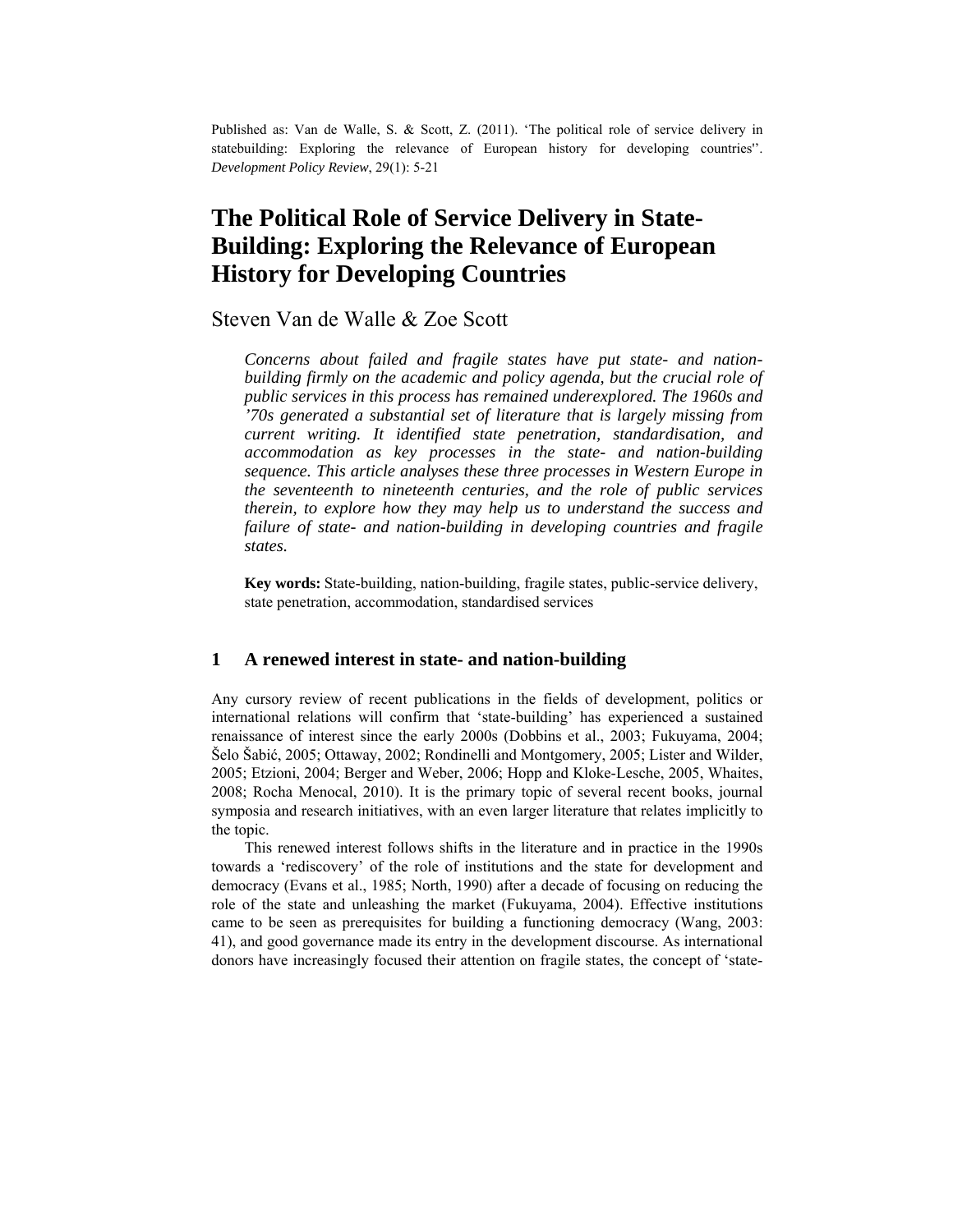building' has become mainstream in development practice and researchers have ncreasingly emphasised the importance of legitimate effective public institutions for development (Brinkerhoff and Brinkerhoff, 2002; Brinkerhoff, 2005). In this article we focus primarily on fragile states, purely because that is the context in which the statebuilding agenda has risen in importance amongst development policy-makers. However, we also recognise that the article is relevant to other development contexts.

As part of state-building strategies, international donors are increasingly focusing on strengthening state public services in recipient countries. In earlier decades, they had tended to avoid the state in their efforts to provide public services such as health, education, sanitation, etc. to the poor, and instead relied on provision through markets, non-profit organisations, NGOs and other types of voluntary organisations. Recently, however, they have begun to investigate whether such strategies, geared towards efficient and effective public-service delivery, may affect state capacity and citizens' identification with the state (OECD, 2008a, b; Batley and McLoughlin,  $2010$ )<sup>1</sup> Research on state-building from the early and mid-2000s tended to overlook the role of public-service provision, instead concentrating on governance dimensions such as democratisation and elections (Waldman, 2007; Wang, 2003). If services were addressed, research tended to focus on centralised activities rather than decentralised delivery, and on the 'how' of delivering services in weak or fragile states (for example, strategies for coping with weak infrastructure or sequencing interventions) rather than 'why' public services may be important for state-building. Service-delivery goals in fragile states were generally viewed as legitimate ends in themselves, with an unquestioned assumption that improving services would generally improve state legitimacy (Waldman, 2007).

However, research in this area is constantly evolving. In the last few years, understanding has shifted to a much more politically nuanced concept of state-building. The OECD now defines it as 'action to develop the capacity, institutions and legitimacy of the state in relation to an effective political process for negotiating the mutual demands between state and societal groups' (OECD 2008a). Politics has come centrestage. DFID similarly is viewing state-building through a political lens, in particular investigating the role of 'political settlements' in determining state resilience. Political settlements are defined by DFID as 'the forging of a common understanding, usually among elites, that their best interests or beliefs are served by a particular way of organising political power' (Whaites, 2008; see also Di John and Putzel, 2009). The role of services in state-building is increasingly preoccupying donors, and services are now widely viewed as having a political role to play, and as making a complex contribution to the development of state/society relations (Eldon and Gunby, 2009). This is not surprising; experts on service delivery in non-fragile contexts have long argued that service provision is a highly political undertaking (Batley, 2004; Joshi, 2006). We would underscore this point, emphasising that donors cannot assume that service provision is an apolitical, non-controversial starting-point for state-building interventions. Instead, as this article will explore, the delivery of public services is an inherently political issue that has been used for political ends throughout history.

l

<sup>1.</sup> At the time of writing DFID is in the process of awarding several research programmes related to this topic.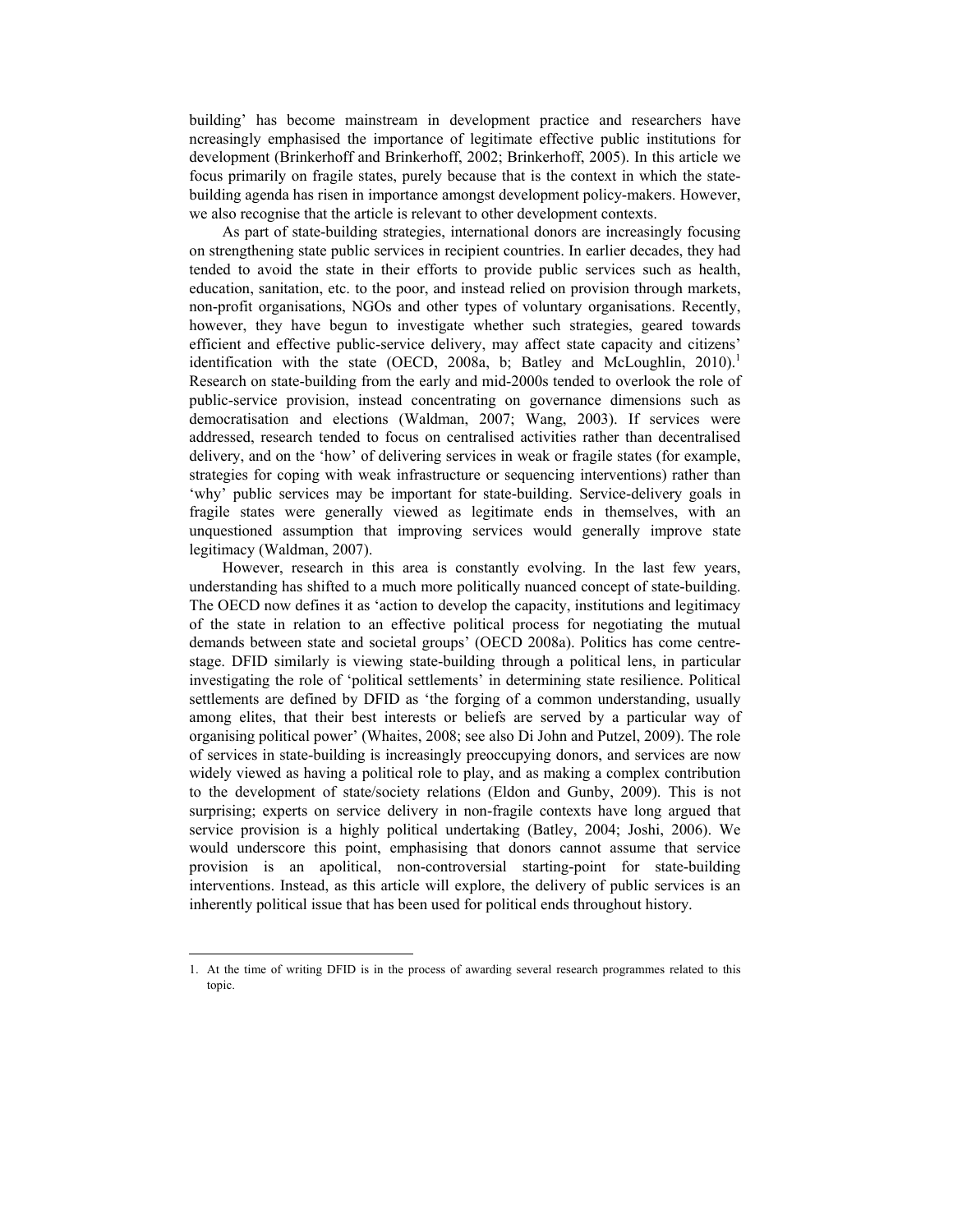## **2 Exploring European experiences**

Notwithstanding the large growth of publications on state- and nation-building, a number of high-profile examples, such as the reconstruction of the state in post-war Germany and Japan, or, more recently, Bosnia, have received disproportionate attention. Admittedly, Germany and Japan 'set a standard for post-conflict nation-building that has not since been matched' (Dobbins et al., 2003: xiii). But, much of the traditional literature on state- and nation-building is remarkably absent from the current writings that try to shed light on the situation in, for instance, Iraq or Somalia. During the 1960s and '70s, scholars devoted considerable attention to the processes of state- and nationbuilding in Western Europe in the seventeenth to nineteenth centuries (Migdal, 2001; Eisenstadt and Rokkan, 1973; Rokkan et al., 1987; Tilly, 1975a). In Europe, the work of Stein Rokkan was central to the development of new frameworks for analysis (Flora et al., 1999), and Tilly has broadened our understanding of macro-historical processes and evolutions (Tilly, 1975a; 1992). Much of this literature also extended to developing countries because decolonisation had created a need to build new nations (Bendix, 1964; Stone, 1965).

In this article, we shall rely on a number of key concepts used in this European literature to reflect on the importance of public services in current state- and nationbuilding. We first show why it is important to distinguish between state- and nationbuilding, and how the two processes complement each other. We also show why certain terminology is being used in the international donor community. We then illustrate *how* public services played a role in state- and nation-building in Western Europe. More specifically, we shall describe three separate processes that have been identified by the literature: penetration, standardisation, and accommodation. Subsequently, we discuss the implications of these findings for current state- and nation-building in developing countries and fragile states. We end by formulating a number of challenges for contemporary state- and nation-builders.

# **3 State- vs. nation-building**

There is much confusion over the terms 'state-building' and 'nation-building' (Hippler, 2004; Goldsmith, 2007). Historically, in a Western European context, the terms refer to different periods in time. State-building refers to processes in seventeenth- and eighteenth-century Europe, when many of the contemporary states started to consolidate, requiring the further development of modern bureaucracies (Tilly, 1975a). Nation-building mainly refers to nineteenth-century processes further contributing to the psychological integration of states. In nation-building, states reached out to the masses, and public services have been an important instrument in this. The nineteenth century saw the emergence of conscription, obligatory schooling, as well as an improved communications and infrastructure network through new roads, railways, and postal services (Weber, 1976). These 'agencies of change' (ibid.: 193) completed the process of state-building, and contributed to the development of a nation.

In current development literature, most people use 'state-building' to refer to interventionist strategies to restore and rebuild the institutions and apparatus of the state, for example the bureaucracy. In contrast, 'nation-building' also refers to the creation of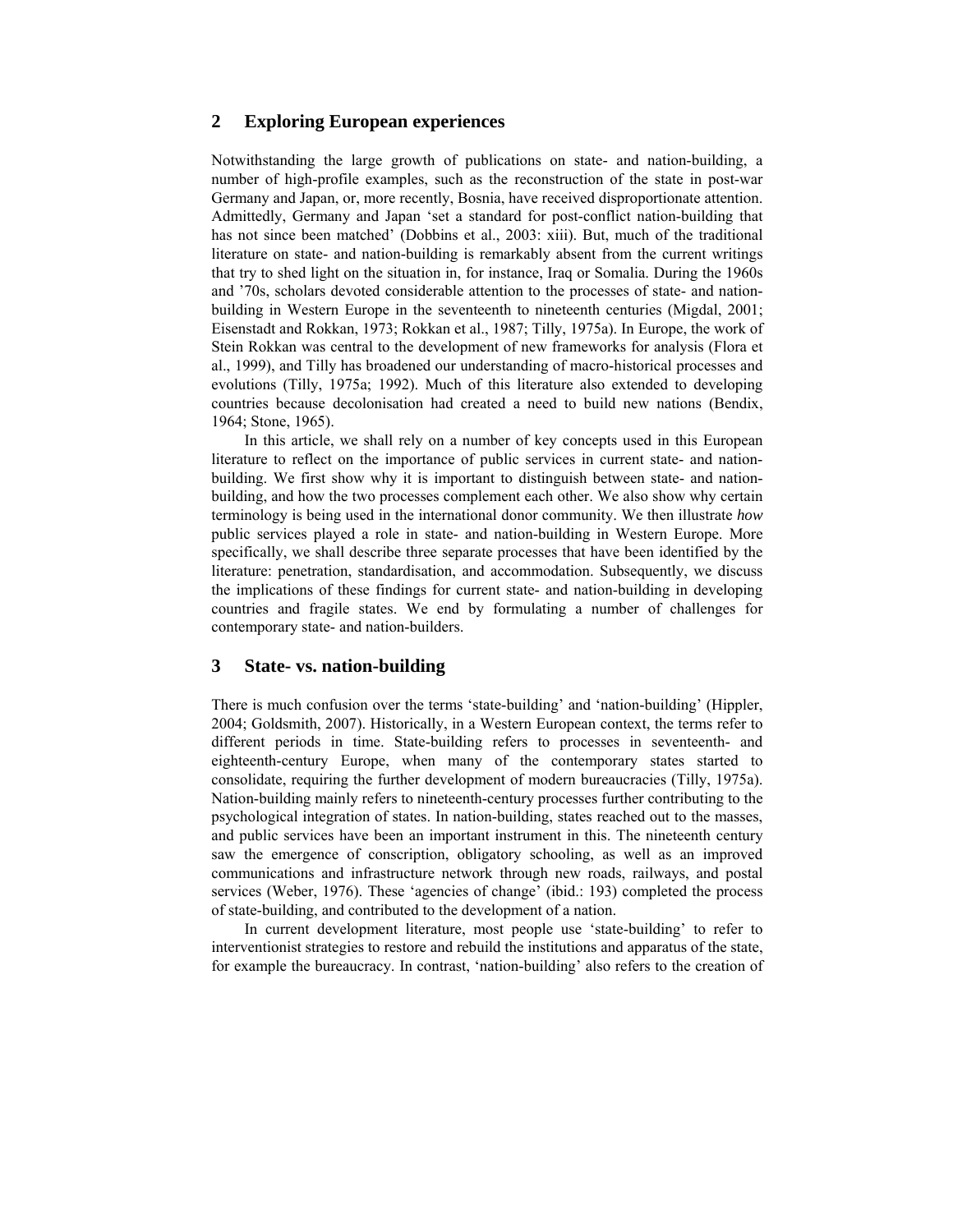a cultural identity that relates to the particular territory of the state. In current approaches to state-building in developing countries and failed states, the focus is on making governance effective (Rondinelli and Montgomery, 2005). The literature generally neglects the 'building a cultural identity' aspects of nation-building, choosing instead to focus on the more technical aspects of building state capacity. Writers might therefore claim to be writing about nation-building, but in fact their emphasis is really on state-building. Indeed, recent work from the field of development studies almost exclusively uses the term 'state-building'.

There are historical reasons why external actors engaged in state-building activities might be cautious about their choice of terminology. Whilst state-building and nation-building are often used interchangeably in current debates outside the field of development studies, they have not always been perceived as synonymous. Nationbuilding was heavily discussed in the literature of the 1950s and 1960s and carried a strong conceptual link to modernisation theories of development (Dinnen, 2006; Hippler, 2005?). During the Cold War, the US and the USSR both used 'nationbuilding' as a tactic to limit the reach of their enemy. However, by the 1970s the term fell out of favour, having been linked with the US's involvement in the Vietnam war. The recent willingness to discuss state-building in terms of 'neo-imperialism' or 'neocolonialism' (Mallaby, 2002; Paris, 2006; Etzioni, 2004) has led parts of the development community to distance themselves from this terminology for fear of being accused of 'neo-colonialist' activities.

However, although 'state-building' is possibly a less controversial term than 'nation-building' for external actors to use to describe their interventions, there has, in recent years, been a tendency for the difference between the two terms to become less marked and for them to be used interchangeably by many in the international community. This is most common in non-academic, non-development-related circles, and has probably been influenced largely by the tendency of the former Bush Administration (and, as a result, the media) to use the term 'nation-building' for its interventions in Afghanistan and Iraq. As a result, it is increasingly being used for activities that could more accurately be described as 'state-building'.

A further issue contributing to the confusion is that the development community has debated the extent to which all development activities can be categorised as stateand nation-building (Mallaby, 2002). Many aspects of mainstream development activity such as those focusing on good governance or anti-corruption and the increasing focus of development policy on politics and the state are actually state-building activities, albeit not explicitly labelled in that way. In general, despite the now widespread use of the term, development experts have been slow to adopt the language of state-building. This may be an attempt to distance themselves from the modernisation theories of the past and the aggressive foreign policies of the present, or it may be in recognition of what an extremely large and diverse topic state-building really is – development practitioners generally tending to specialise in aspects of building state capacity rather than claiming expertise in how to develop *all* aspects of a nation-state. Hence their tendency is to focus on specific aspects (for example, service-delivery measures, tax reforms, civil-service reform, infrastructure development, democratisation, political party support, public financial management training, civil-society support, peacebuilding and conflict management) rather than tackling 'state-building' as one coherent concept.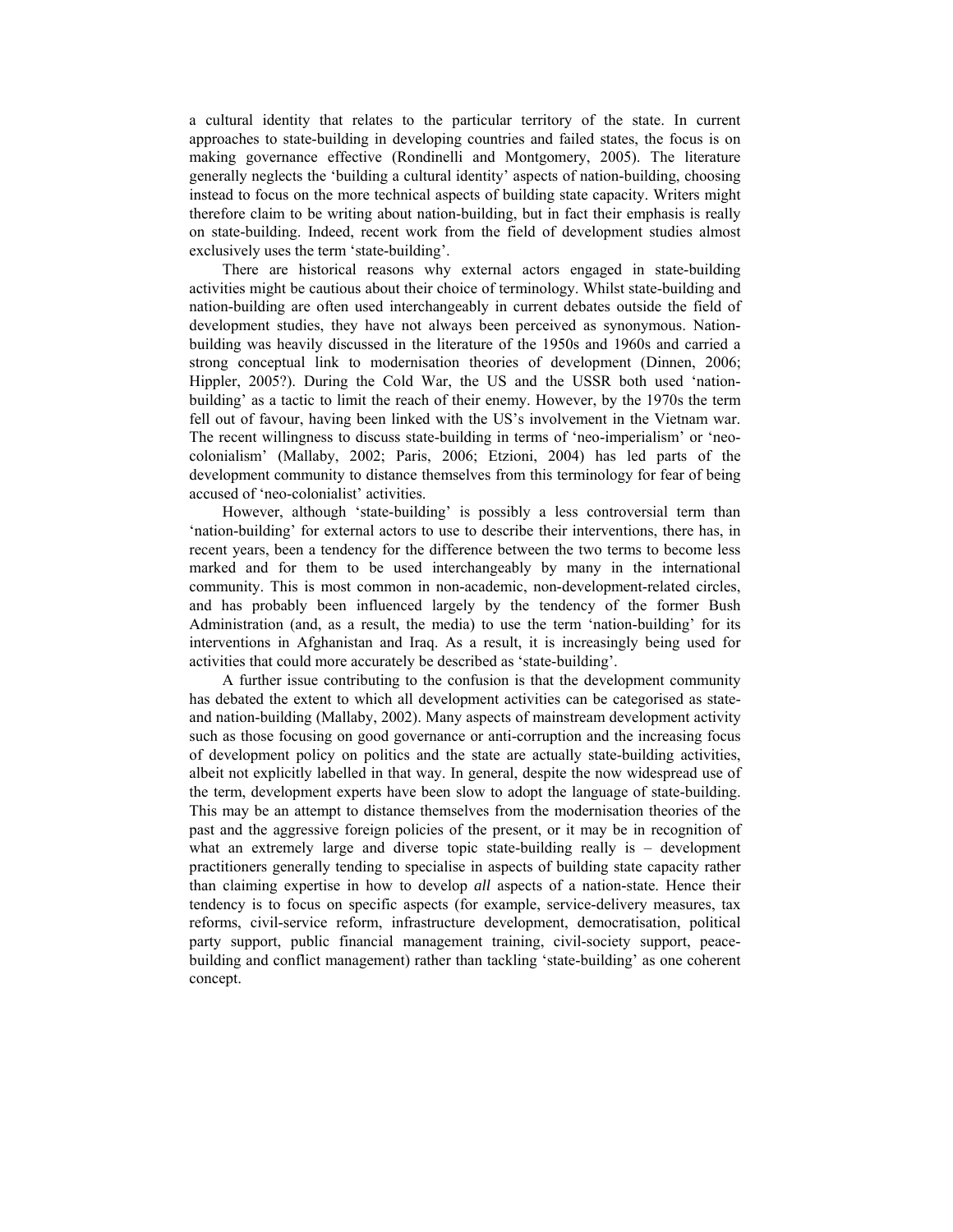# **4 The role of public services in European nation-building: Key processes and implications**

Public services are what makes the state visible to its citizens – citizens' direct line to government. They make the state tangible through an almost daily interaction, direct or indirect. States are shaped by images and practices (Migdal, 2001: 16), and public services contribute to their creation. Standardised and relatively centralised public services have played a pivotal role in state- and nation-building in Western Europe (Barker, 1944). While the state or the ruling powers had been visible for a long time through several types of 'public services', such as tax collection, justices of the peace, conscription in the army, etc., major changes happened when (modern) states started to consolidate. Several processes in nineteenth-century European state- and nationbuilding contributed to this increase in visibility: post offices, town halls, police posts, hospitals, schools, etc. were built in many localities; people were hired and paid as police officers, village teachers, railway station masters, town hall clerks, etc. thereby creating a sense of loyalty and belonging to the state; public infrastructure works made the previously distant centres of power more accessible (Weber, 1976).

Territorial consolidation is one of the key characteristics of the development of the modern state (Finer, 1975: 87). An entirely decentralised approach to public services would make the state wither away and become invisible (Paddison, 1983: 29; Fesler, 1965). The development of public services was part of a process of nation-building through coercion and homogenisation (Tilly, 1975b: 43). Institutions such as obligatory schooling or mass conscription contributed to the socialisation of the population into the values of the state, while the new physical networks (railways, roads) and standardised public services such as post offices contributed to a physical and mental integration of the national territory. Public services carried and diffused the values of the new nations. These institutions and networks created a visible distinction between 'in' and 'out' and helped to establish clear territorial boundaries. This definition of boundaries also happens through small things such as changes in road markings or traffic signs, in the same way as a presence or absence of certain commercial 'brands' indicates that you have left a certain area or country. Public services in this way contribute to the bonding between the state and citizens.

Our thinking about the role of public services in state- and nation-building in fragile states and other developing countries may benefit from an analysis of processes of state- and nation-building in Western Europe. The descriptive and analytical historical literature, and the conceptual writings of Rokkan and Tilly in particular, reveal three main processes: penetration, standardisation and accommodation. Public services may contribute to the integration of peripheries and to the consolidation of a territory; they may contribute to a standardisation, thereby facilitating exchange, mobility and equity; and they may be used as a tool for power-brokering, pacification, and accommodation.

#### *4.1 Processes of penetration*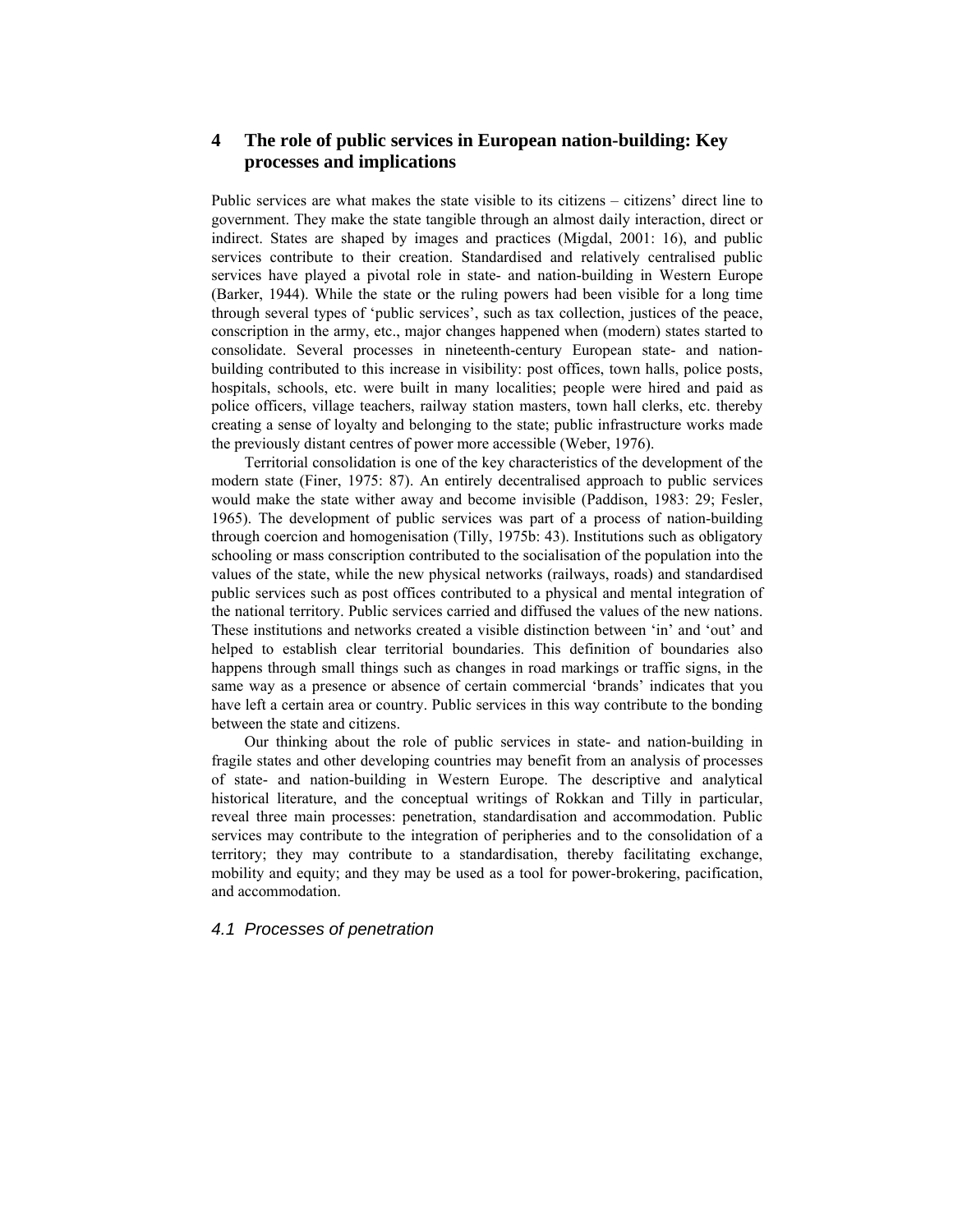Penetration refers to a process of establishing the presence, authority and visibility of the state or the ruling powers. Finer defined it as 'the ability of the government to act directly upon the population by its own agents, instead of through intermediate local bigwigs' (Finer, 1999: 161). The aim of penetration is to contribute to the cohesion and legitimacy of the state through a process of political and territorial socialisation and, in Max Weber's words, to establish the 'monopoly of the legitimate use of physical force within a given territory' (Weber, 1974: 78). Public services are an important instrument in this process of 'penetration' whereby states establish efficient presence in and control of the national territory (Paddison, 1983: 9) and socialise its inhabitants (Newman, 2006; Duchacek, 1970). Michael Mann (1984) used the concept 'state infrastructural power' to refer to a variety of penetration processes strengthening the autonomous power of the state, including a division of labour, coinage, weights and measures, literacy, and communication and transport infrastructure. In nineteenth-century Europe, this process has been clearly visible through the establishment of dispersed public services and the creation of infrastructure networks. It is in this period that many states saw the building of town halls, post offices, railway stations, etc. The development and modernisation of national administrations led to the creation of a series of deconcentrated offices and services. This strengthened the presence of the centre in remote and peripheral areas, or even made it genuinely visible for the first time.

Other examples are the creation of national railway systems, which 'froze' the territorial structure of Europe (Flora et al., 1999: 157), or the building of major national roads. Eugen Weber referred to road-building in nineteenth-century France as a way of linking the centre to the periphery, and these roads could effectively be labelled 'administrative highways'(Weber, 1976: 195), facilitating the movement of troops, tax collectors, school inspectors, etc. The result, according to Weber, was a 'system built to serve the government and the cities' that, due to its highly centralised nature and resulting lack of a 'supporting network of secondary thoroughfares had little to do with popular habit or need' (ibid.). The same goes for the structure of railway systems, whose networks tend to radiate to and from the capital in centralised states.

The result of the modernisation of the state and the resulting state penetration, not only in nineteenth-century European states but also in their colonies in the midtwentieth century, was that 'Even in the most remote parts of a country, states have had a huge impact … Remote villages have state-financed police, roads, potable water, state tax collectors, credit, marketing cooperatives, schools, subsidised contraceptives, electricity, health care, and more' (Migdal, 2001: 55). The establishment of a fieldservice apparatus greatly facilitated the execution of policies and the control over local jurisdictions (Paddison, 1983: 9).

A key process in this penetration is 'boundary-building', by which the scope and extent of the territory and the state is clearly demarcated. In its territorial sense, boundary-defining is easy to imagine. In its social meaning, the boundary separates 'the state from other non-state, or private, actors and social forces' (Migdal, 2001: 17). The latter was highly visible in European struggles for hegemony between the secular state and the Church (Gill, 2003). In a situation with mixed state and non-state provision of public services, and especially in situations where geographical boundaries are unclear, disputed, or changing, such boundary building may be difficult (Anderson, 1991: 114), and may have an adverse effect on penetration capacity, and thus state- and nationbuilding.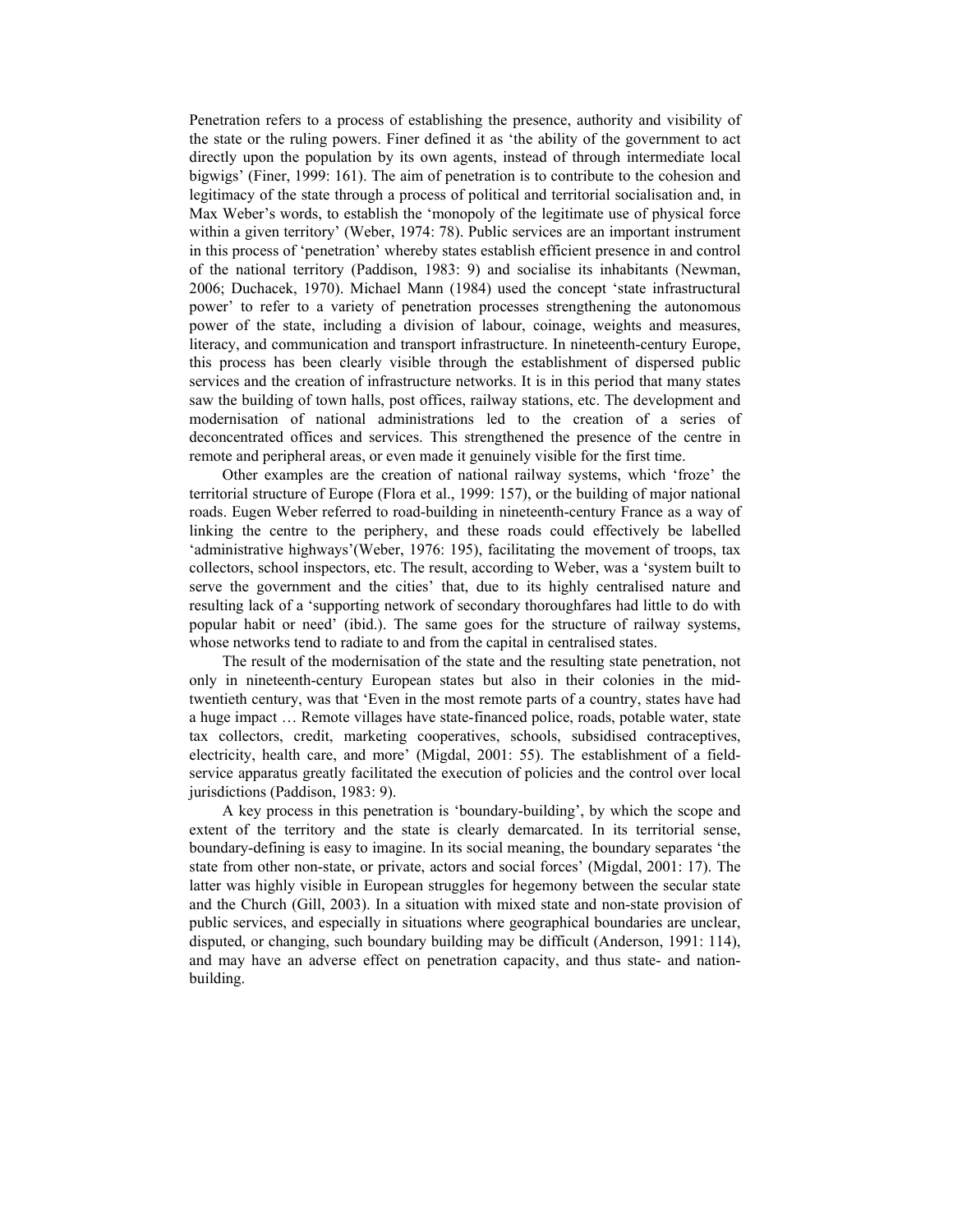These examples show that the process of penetration is not always a harmonious and uncontested one. It is about establishing control. It is noteworthy that, in his work on state-building, Charles Tilly also used 'state-making'. It refers to a coercive process of penetration by attacking, eliminating and neutralising internal rivals (Tilly, 1992: 54; 1985: 181). This may or may not include the introduction of merit-based bureaucracies to curtail the power and privileges of other dominant groups in the organisation of public services (Jacoby, 1973: 175). The frequent use of the terms 'centre' and 'periphery' in the state- and nation-building literature implies a relation of subordination of the periphery to the centre (Gottmann, 1980: 17). It requires that the state supersedes or controls alternative sources of authority, or those that are or could become challenges to its supremacy.

#### *4.2 Processes of standardisation*

A second key process, different from but related to penetration, is standardisation, namely, a process of establishing a standard, in this case an administrative or servicedelivery standard that applies to the entire polity. Standardisation and centralisation generally move in pairs. The establishment of royal bureaucracies and of systems of tax collection and justices of the peace in the feudal and early modern states is the first example. Later evolutions showed central royal power growing with the expansion of national bureaucracies. This combination of centralisation and standardisation is perhaps best visible in the legal and administrative reforms initiated by Napoleon, or earlier in the acts of enlightened despots such as the Habsburg Maria Theresa and her son Joseph II who had a weakness for administrative uniformity (Scott, 1990).

In later stages, standardisation is expressed through similar administrative procedures for all citizens: the use of identification documents (Torpey, 2000); a statistical system for the classification of citizens, groups, and territories (Scott, 1998); integrated curricula for schools (Gellner, 1983: 52); networks of post offices; uniforms for certain public-sector staff; national television (Dhoest, 2007); a common architecture for public buildings; etc. In many cases encounters between citizens and administrations and public institutions such as schools or the army (conscription) also contributed to the creation of a common language. Standardisation, as exercised through public services, contributed to the creation of a common culture through the presence of similar and readily identifiable public services. Riggs speaks in this context about state nationalism (Riggs, 1997: 351), where a state *creates* a nation. Public services diffuse cultural symbols of statehood and nationhood (Shils, 1975: 39). They are symbols of state presence. Through a process of homogenisation (Tilly, 1975a), this standardisation attempts to build a moral unity (Wang, 2003: 37). The state, using its services, builds an imagined community (Anderson, 1991); it manufactures and nourishes imagery, and it communicates a package of ideals (Price, 1995: 46).

A bureaucracy is a means to control diverging tendencies in autonomous bodies, agencies and organisations, and thus to integrate them (Poggi, 1990: 31-2). Standardisation may therefore require the annihilation or suppression of alternative autonomous power centres or delivery mechanisms (for example, through local strong men) that compete for people's loyalty and identity (Wang, 2003). This may even mean changing, dismantling or neutralising well-functioning service-delivery mechanisms (Braun, 1975). It may also lead to the suppression of diverging identities (the former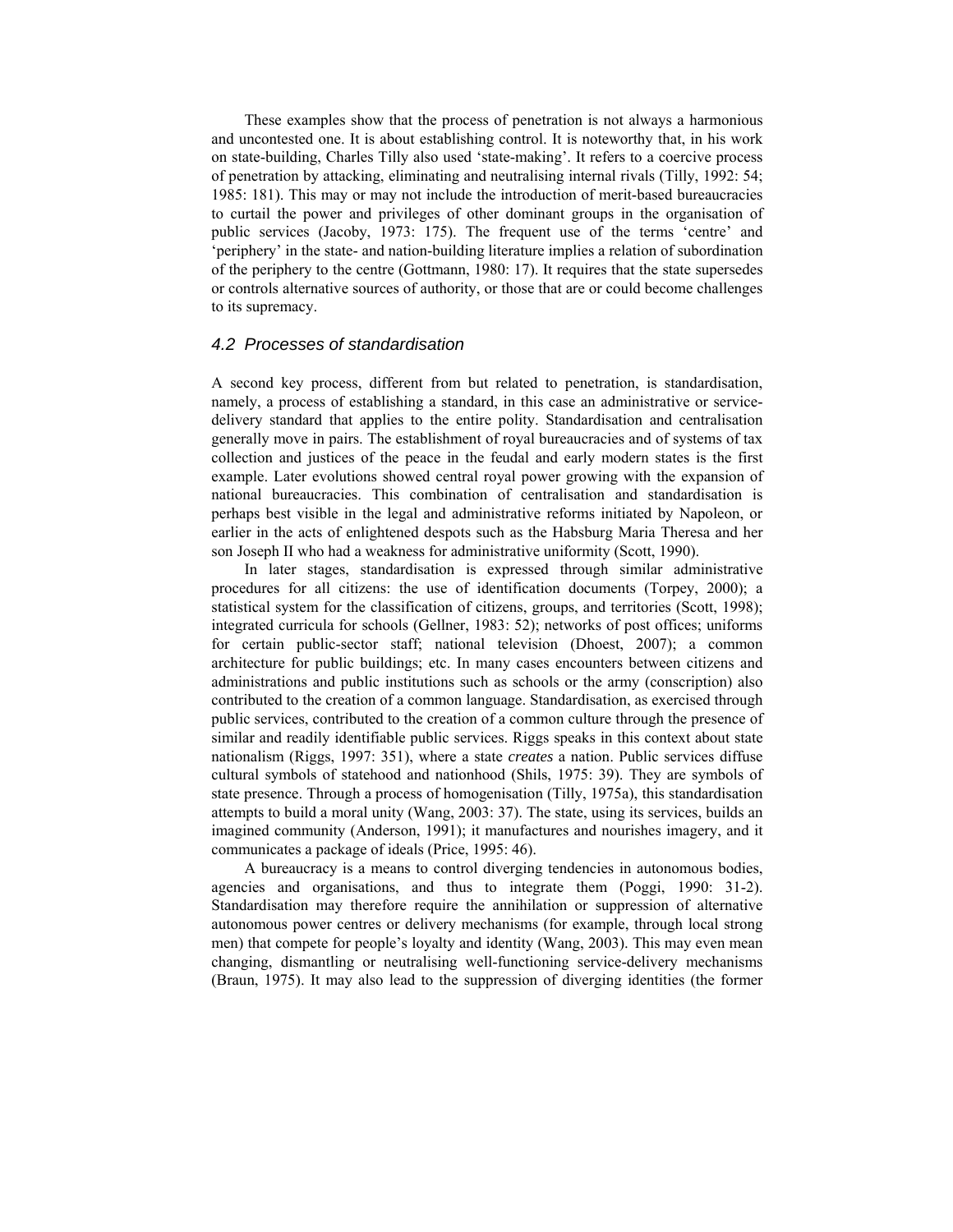French centralist approach geared towards the suppression of regional languages is a good example). This standardisation aids identification with the state, and, by doing so, also attempts to break down identification with alternative authorities (such as other states, regional or local interests, or competing leaders). The processes of modernisation with which nineteenth-century European state-building is associated are characterised by a certain degree of 'enforced uniformity' (Poggi, 1990: 81). This extends to those employed in public services. It is insufficient that someone performs his/her duty in delivering a service. He/she also needs to identify with a wider state apparatus and show solidarity and connection with fellow public-sector workers. Such a process of standardisation is probably relatively straightforward in a context of rapid modernisation when many of the public services are new rather than replacing existing ones. It may be much more damaging in a context where efficient alternative servicedelivery mechanisms already exist.

#### *4.3 Processes of accommodation*

Accommodation refers to processes of reconciliation or settlement, generally between elites. Adding it to our list of processes helps to explain why processes of penetration and standardisation have actually worked and have encountered less resistance than one might expect. Public services may serve as instruments for dispute settlement and for the creation of political loyalty. Despite what NPM-style literature may lead us to believe, public services and public servants do more than delivering undisputed services in a neutral manner.

The vast scholarship on the role of politics, political appointments, spoils etc. in administrations demonstrates the extent to which the provision of public services and of positions within them is a key element in political power-brokering and accommodation. Accommodation may be a means of 'binding critical elements of the population to the state' (Migdal, 2001: 77) and act as a safeguard against the development of competing centres of power within the state (ibid.: 75). Public services are in such a case a tool to buy loyalty and to make disloyalty expensive. Working with local notables rather than imposing power has in some cases been a very effective strategy (Gill, 2003). Furthermore, by providing a clear path for social mobility, publicsector employment has contributed to social harmony and has promoted citizens' identification with the state.

In divided societies, public services may contribute to the maintenance of a delicate balance between groups. They have had, and still have in the case of developing or post-conflict countries, a role in nation- and identity-building and pacification (Stillman, 2000: 18; Thompson, 1965: 208). Sharing out public-sector jobs or a promise to provide certain facilities to certain individuals, groups or regions is an excellent instrument to cement political pacts. Such processes of accommodation are especially visible in ethnically divided societies where quota are sometimes used in the distribution of public offices (Bangura, 2006). Public administration, institutions and services may help to resolve cultural conflicts between majorities and minorities. Bourgeois speaks in this context of 'administrative consociationalism' (Bourgeois, 2007: 633), echoing Lijphart's concept which has largely been applied to political structures at the central level (Lijphart, 1977), rather than to a more decentralised level of public-service delivery such as schools and local public services. This shows that a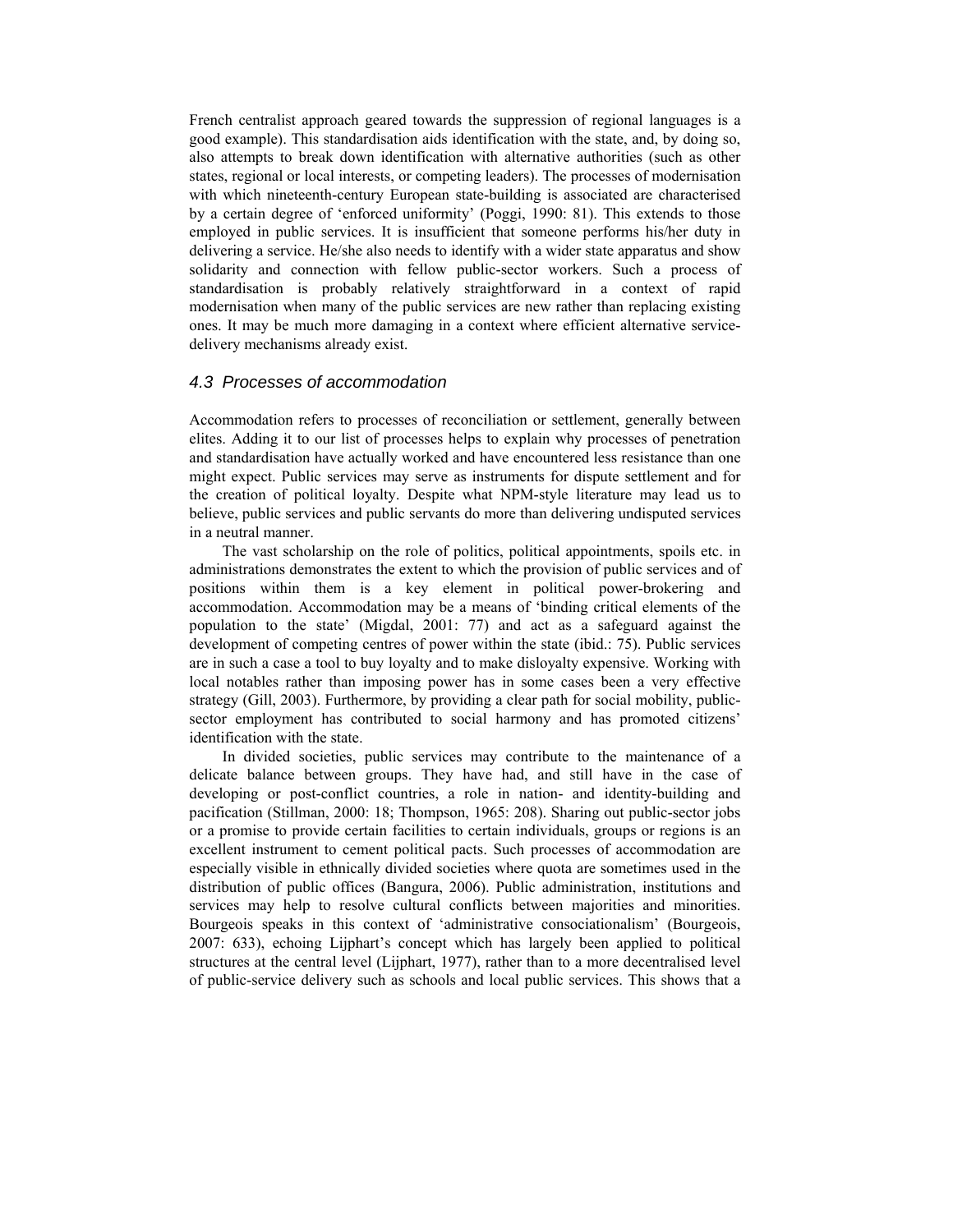distribution of resources in the modern state should not just be approached from an equity perspective, but that there is also a strong instrumental dimension to redistribution (Wang, 2003).

Accommodation and dispute settlement may require some decisions which may not always be well-received and may be criticised for their lack of democratic character. These processes of accommodation reveal an interesting paradox in state- and nationbuilding initiatives, especially when these initiatives also aim to promote democratisation. Elite pacts, including arrangements on public-service delivery, in a way attempt to achieve the principles of the modern democratic state by using methods that would not generally be associated with such a polity. O'Donnell and Schmitter made a similar point when they introduced the concept of elite pacts into the politicalscience literature through their study on transitions from authoritarianism in Latin America: 'Ironically, such modern pacts move the polity toward democracy by undemocratic means' (O'Donnell and Schmitter, 1986: 38).

The opposite case, however, while based on a similar principle, generally attracts much less criticism. We have seen several instances where certain groups have been removed from administrative and public-service positions precisely for their lack of loyalty to, or even betrayal of, the polity. This tends to happen in times of change and of challenged power. Good examples are the lustration processes in several Central and Eastern European post-communist societies, especially in Czechoslovakia; denazification in post-war Germany; or more recently de-Baathification in Iraq (David, 2006; Ellis, 1996). Yet, for the sake of completeness it needs to be mentioned that public services are less subject to such processes than, for example, military or political bodies. Just as with other acts of accommodation or of standardisation, such lustration processes may also have an adverse impact on the ability of public services to deliver, for example because all expertise has been weeded out (Dobbins et al., 2003: 13-14).

# **5 Implications for donors**

To summarise briefly, this article has argued that public-service delivery is not neutral but a highly political matter. It has demonstrated how service provision has been used in European history as a state tool for penetration (territorial consolidation and the integration of peripheries), for standardisation (homogenisation of the population and its experiences) and for accommodation (including pacification, buying loyalty and powerbrokering). So what does all this mean for international donors keen to engage in service provision and state-building interventions in developing countries? Is this European experience, and these European models and processes, relevant or transferable to a development context?

# *5.1 Transferability*

Whilst some international development researchers suggest that transferable lessons can be gleaned from the European example (Moore, 2004), others strongly assert that they cannot (Herbst, 2000). These contrary perspectives seem to centre on the question of the similarity of context. The European model grew out of a feudal system, and this has been regarded as a reason why '[T]he European state-building experiences will not repeat themselves in new states' (Tilly, 1975b: 81). In a feudal system, with its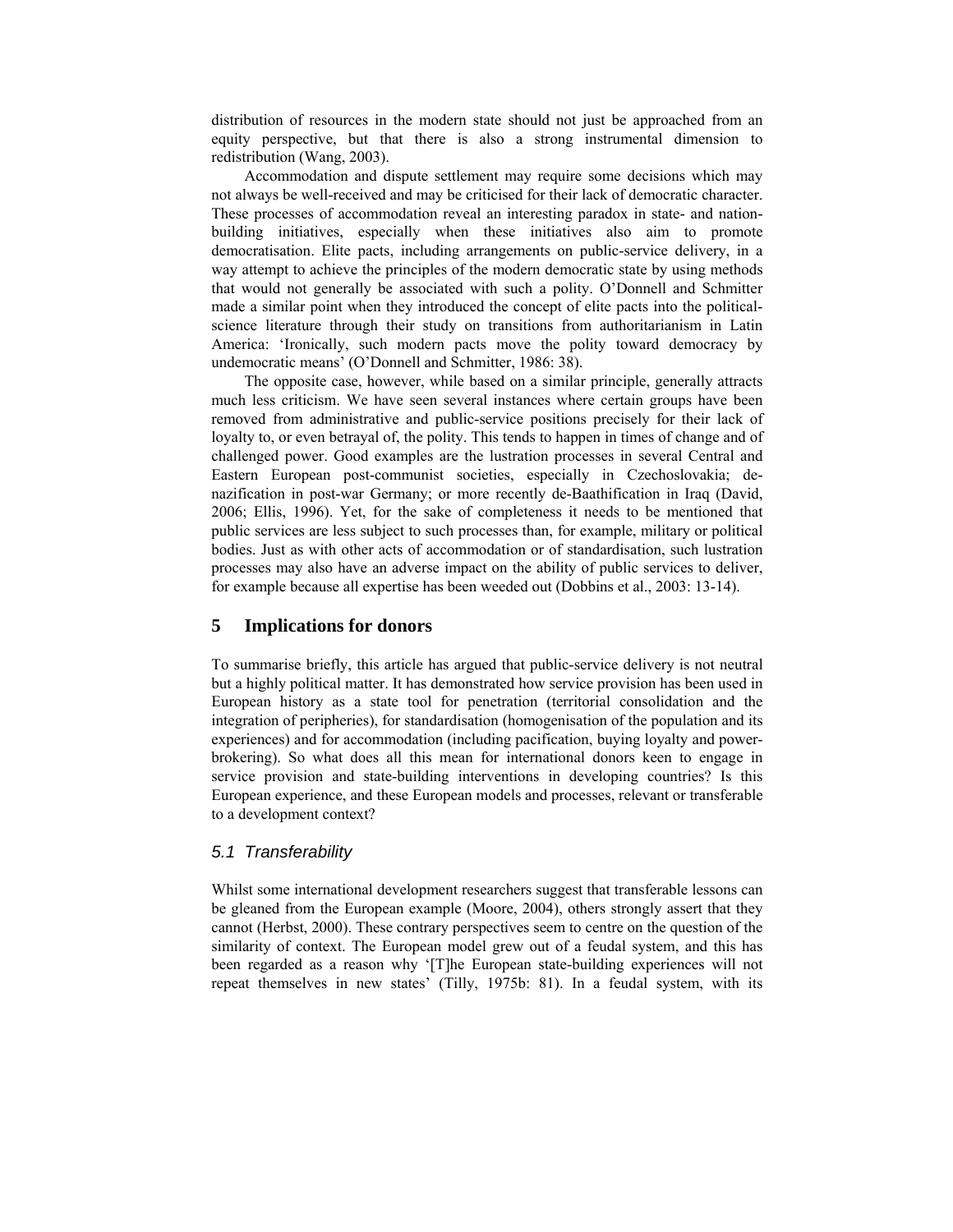dispersed power, suppressing the local power base that could challenge the state was relatively easy. Some, for this reason, suggest that Europe may have been the special case in history, rather than the model. Another significant difference between European state-building and current state-building processes in developing countries is the involvement of many external and international actors in the latter, including multi- and bi-lateral donors, NGOs and private institutions, each with its own practices and political agendas (Zaum, 2007).

So, given that there are significant differences *and* similarities between the contexts, can any lessons be learned? We do not contend that lessons from European history can be lifted directly and applied unquestioningly to the diverse contexts of developing countries where state-building ventures are taking place. However, we *do* argue that there are some broad principles that we can take from a backward glance at history to inform current and future practice. Learning about the European examples may facilitate analysis of the situation in other countries (Flora et al., 1999; Rokkan, 1975). In this context it is of crucial importance to recognise the wide variety of statebuilding processes in European states. The French and British experiences, for example, are very different, with the former being much more centralist. In addition, single countries have not always followed the same model over time, and have combined different approaches, some more centralised, others more decentralised (Gill, 2003). However, despite the diversity of the European experience and the specificity of the European context, we argue that the evidence of the impact of services on state processes in European history is highly relevant to current state-building initiatives. The rest of the article will explore the practical implications for the international donor community.

#### *5.2 Donors and penetration, standardisation and accommodation*

There are several reasons, articulated below, as to why donors should pay more attention to the political aspects of service delivery in fragile states and developing countries. In many ways, service provision, if managed properly, can play a role in furthering donor agendas for state-building. For example, state governments in fragile environments often have weak or no control over large sections of their territory (Herbst, 2000:19; Lister and Wilder, 2005). Governance in these areas can alternatively be provided by warlords, strong men and patrimonialist networks or traditional tribal systems (Reno, 1998; Lister and Wilder, 2005; Jackson, 2003). In aiming to build states, donors are often keen to expand the control of the central government beyond the confines of the capital city. Therefore, the potential ability of service provision to act as a non-violent vehicle for territorial penetration is very attractive to international donors aiming to build capable states that have controlling presence, authority and visibility throughout their land.

Standardisation is a trickier concept to discuss in this context. It maps on to donor aims if it can be translated as being a process that creates equality of access to public services; all citizens gain the same level of access to similar standards of public services throughout the territory. Conflict inspired by grievance over 'horizontal inequalities' (Stewart et al., 2008) is therefore mitigated, as no single group enjoys privileged access to basic services. However, the idea that donors engaging in service provision are inherently creating a cultural identity is more contentious. In some contexts, for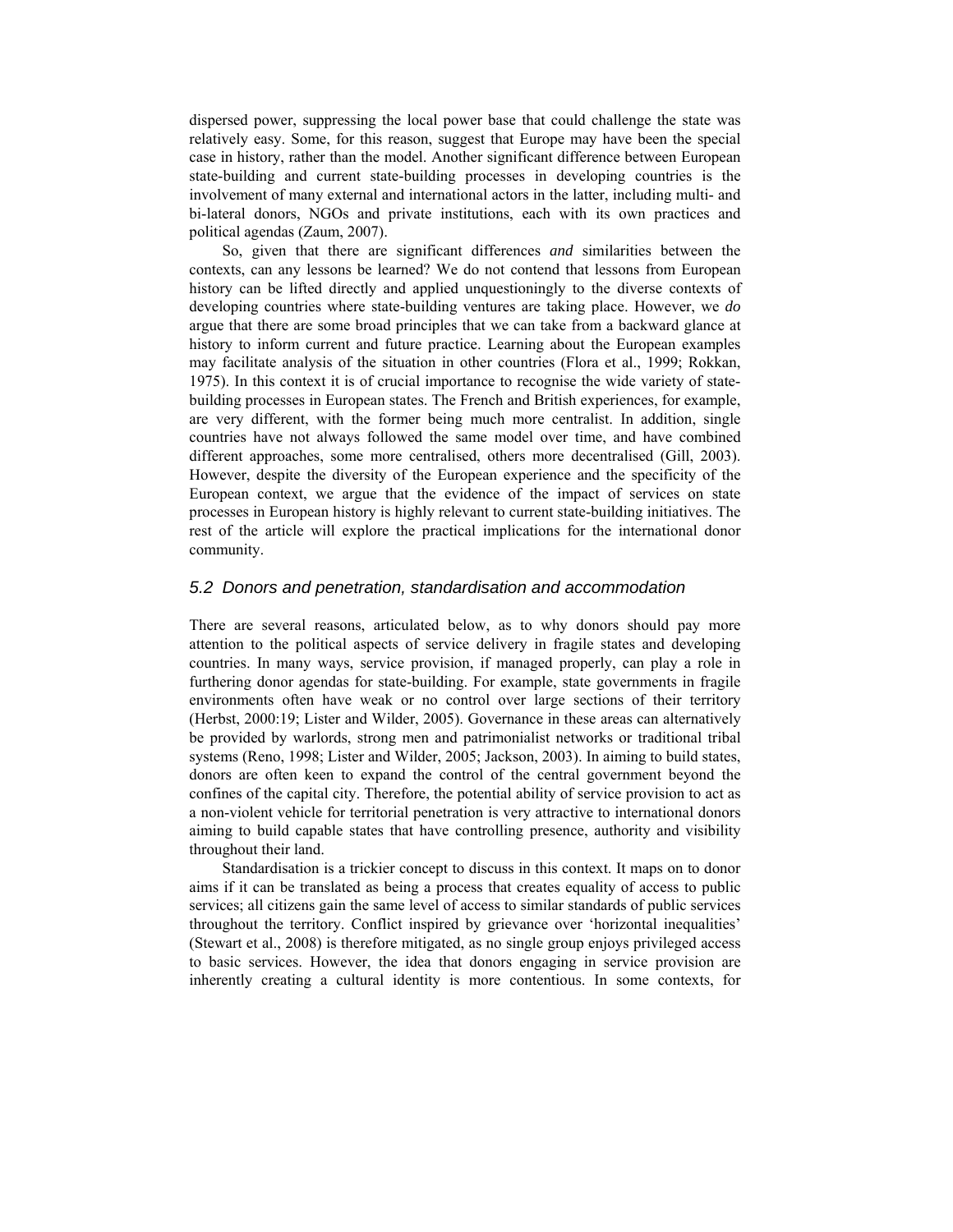example Afghanistan, donors might be pleased to assist in the creation of a cultural identity that maps on to the governing state rather than being exclusively related to ethnic identity. However, several authors emphasise that the development of cultural identity should be an endogenous process and is not something in which external actors should meddle (Etzioni, 2004; Ottaway, 2002) An additional problem is that the development community as a whole tends to promote social inclusion and embrace cultural diversity rather than express intolerance towards it. And finally, the question remains over what to do in contexts where alternative, non-state systems of service provision already exist (Lister and Wilder, 2005).

Lastly, how does accommodation via service provision map on to donor ambitions? Whilst most donors would be delighted with the idea that service provision can be a method of dispute settlement and generate political loyalty, the concept of explicitly using service delivery as a political tool is extremely contentious. Openly using services as methods of 'power-brokering' as opposed to the more neutral idea of basing delivery design on principles of equity and equality is a highly controversial idea. Although donors have historically been reluctant to admit to the political role they play in the countries in which they work, the UK Department for International Development, for example, is increasingly considering the impact of elite pacts or 'political settlements' on facilitating developmental goals. This is an emerging area of research in the development field.

#### *5.3 Implications for international donors*

Three further findings of our analysis deserve discussion, and are included here as statements that international donors must seriously consider when engaging in service provision as a state-building enterprise. Donors need to be realistic about the political role that their interventions play. That means analysing their role and the way they design programmes from a political perspective and embracing that potential, rather than being unable, or afraid, to engage in discussion over the political aspects of development interventions like service delivery.

(i) Efficiency may not be the best guiding principle for the design of public services in developing countries and fragile states. This is a highly controversial statement. Donors, with their accountability to the tax-payer, are understandably reluctant to admit that state-building is anything other than a straightforward, technocratic, apolitical undertaking. Unfortunately, in reality the opposite is usually the case. Obviously, service provision must be efficient enough to not alienate the population and thereby undermine the legitimacy of the state, or provoke conflict amongst different groups (Brinkerhoff, 2005: 5; Jackson and Scott, 2007). However, the above examples from Western Europe show that there may be situations where a political decision could be made to sacrifice efficiency for the 'greater good' of furthering penetration, standardisation or accommodation. An example may be establishing more health centres than strictly necessary in a given area in order to raise the visibility of the state there or to pacify an aggrieved group who have previously felt excluded from access to basic services. A more controversial example would be buying off local elites with jobs in public services in order to ensure their loyalty to the nascent state. Early European state-building in the fifteenth and sixteenth centuries showed a need to make civil servants first loyal to the ruler, and only later efficient and impartial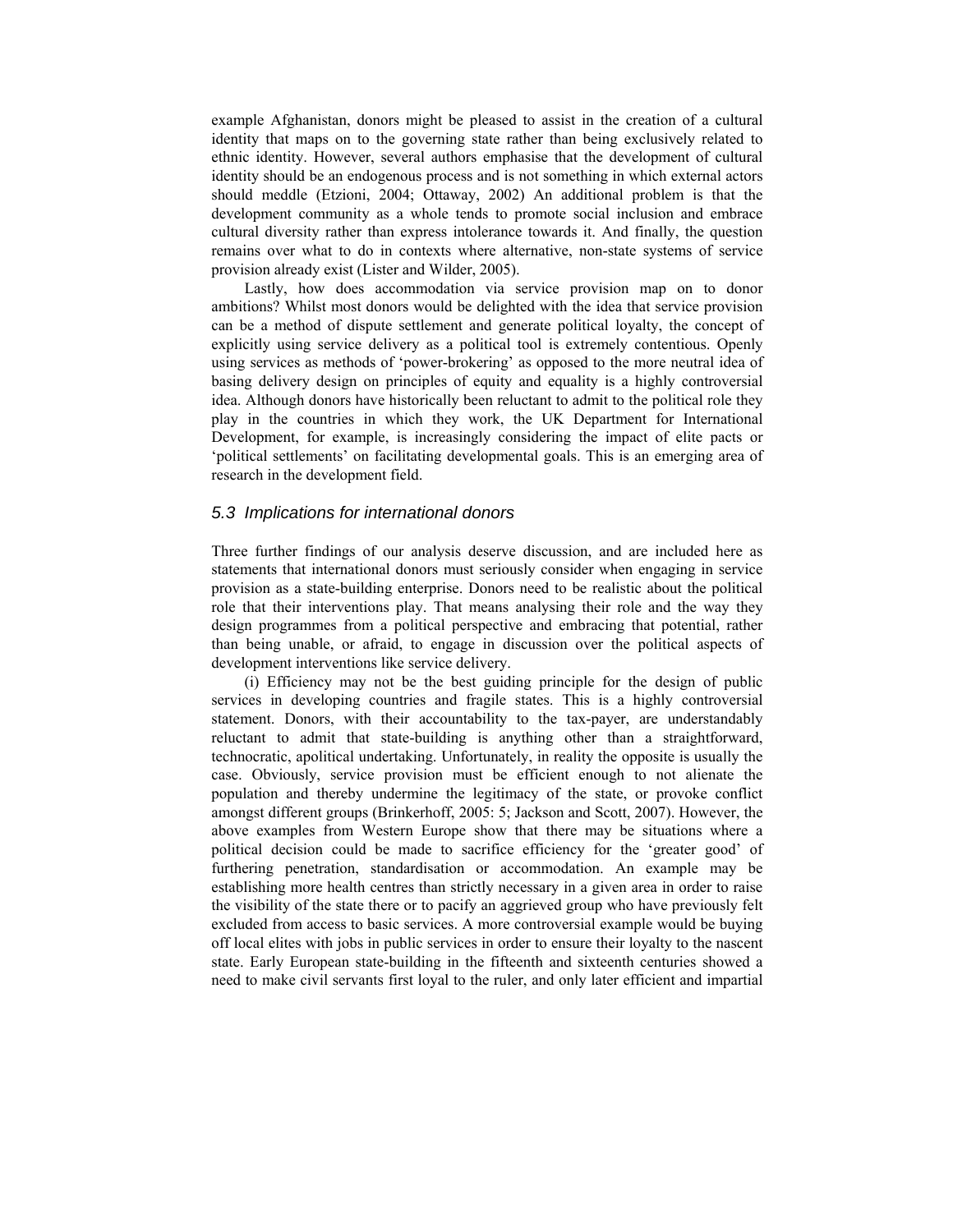(Fischer and Lundgreen, 1975: 457). As long as the legitimacy of the state is contested, loyalty needs to be created.

(ii) State-building is not always a democratic process. Much of the state-building process is about coercion and the accommodation of certain groups or power factions, or at least it is a relatively centrally-driven process in its early stages. Processes of homogenisation, standardisation, boundary-defining and penetration are unlikely to be universally popular. The building of states in Western Europe was in some cases costly and involved 'death, suffering, loss of rights and unwilling surrender of land, goods, or labor' (Tilly, 1975b: 71). Many were forged through blood and iron (Ottaway, 2002: 16). Populations often resisted the creation of states. This was visible in tax rebellions, food riots, and resistance to conscription (ibid.).

The creation of nations required homogenisation of certain groups in society, and sometimes the destruction of existing power structures. The process was dominated by a desire for stability and security, not democracy. A second and related element, therefore, is that much of the nation- and state-building was an elite-driven process. Nationalist movements appealed to the masses, but they were very often initiated by societal elites. O'Donnell and Schmitter (1986) gave pacts between elites a central role in transitions from authoritarian rule, and consociational arrangements are in a similar way an accommodation between elites (Lijphart, 1977). We note Ottoway's observation that 'The world should not be fooled into thinking that it is possible to build states without coercion' (Ottaway, 2002: 18). Harsh compromises are often necessary, and these include military coercion and 'the recognition that democracy is not always a realistic goal' (ibid.: 16). Yet, at the same time, counter-examples in some countries show the value of gradually establishing modern central bureaucracies, with little coercion.

The observation that state-building is not always a democratic process creates important dilemmas for international donors, because it may require them to engage in practices of which they have hitherto officially disapproved. It also highlights a discrepancy between the official policy rhetoric and practices in the field, which has massive potential to become controversial in donors' home countries and parliaments.

(iii) There is a tension between supporting nation-building and contributing to nationalism. State- and nation-building and nationalism are very closely related. Nationalism does not always have a good name; a stimulation of nationalism combined with political or even ethnic accommodation strategies may be difficult or risky. Certain processes inherent to state- and nation-building such as socialisation through the school system, army, media, or public services, or processes of boundary defining, can easily slip into forms of extreme nationalism. State- and nation-building may lead to the destruction of existing identities and allegiances, and may come at a cost for certain groups that are being assimilated. Processes of political socialisation, or the instilling of desirable features in the population, may be felt as highly intrusive and invasive (Miguel, 2004: 331). Nationalist approaches to the organisation of public services may also lead to the destruction of well-functioning existing public services and public goods, to be replaced by national ones, for the sake of it. The right balance between public services that function effectively, efficiently and economically, and public services that reflect and propagate a national or a state identity, may be particularly hard to find.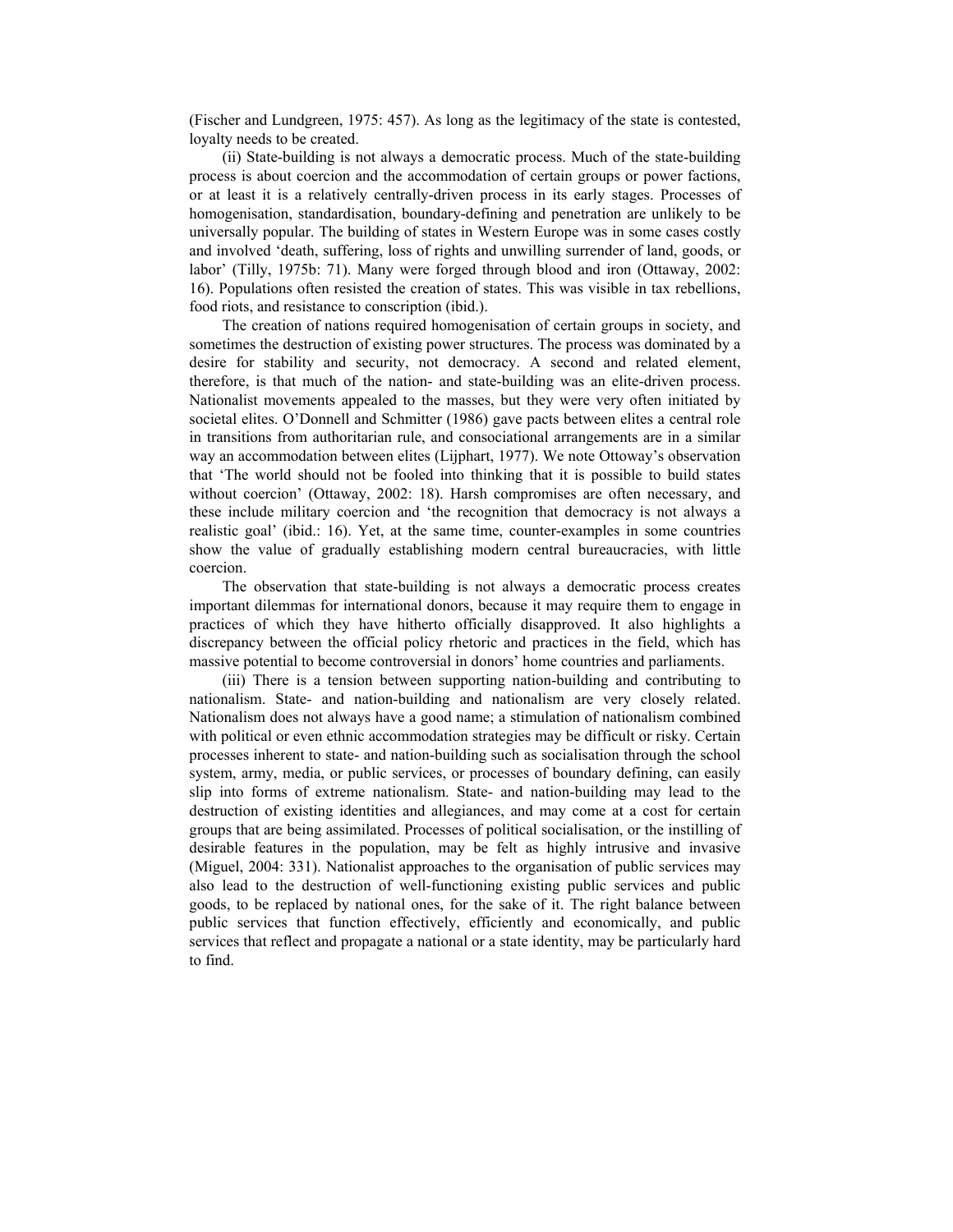By way of a conclusion, then, this article has a number of theoretical, but also practical, implications for the donor community. First, we conclude that service provision is an inherently political process, even more so in fragile or state-building contexts. It is impossible to predict from European examples precise routes of development, but we can conclude from our analysis that service provision can play a role in enhancing or undermining state legitimacy and social cohesion. Donors must change their practices and resource allocations to reflect this. For example, service provision should no longer be pursued in fragile states as a 'quick win' or a neutral intervention. Instead, political-economy analysis should be incorporated into programme design, resulting in more politically considered, coherent and long-term approaches to service delivery. Finally, in taking this area more seriously, donors should fund further research into how services have contributed to state-building agendas in developing countries with a view to distilling 'lessons learned' into operational tools to inform policy-making and, it is to be hoped, ensure more politically astute interventions in the future.

### *References*

- Anderson, B. (1991) *Imagined Communities: Reflections on the Origins and Spread of Nationalism*. New York: Verso (revised edn).
- Bangura, Y. (2006) *Ethnic Inequalities and Public Sector Governance*. Basingstoke: Palgrave.
- Barker, E. (1944) *The Development of Public Services in Western Europe 1660-1930*. London: Oxford University Press.
- Batley, R. A. (2004) 'The Politics of Service Delivery Reform', *Development and Change* 35 (11): 31-56.
- Batley, R. A. and McLoughlin, C. (2010) 'Engagement with Non-State Service Providers in Fragile States: Reconciling State-building and Service Delivery', *Development Policy Review* 28 (2): 131-54.
- Bendix, R. (1964) *Nation-building and Citizenship: Studies of our Changing Social Order*. New York: John Wiley & Sons, Inc.
- Berger, M. and Weber, H. (2006) 'Beyond State-building: Global Governance and the Crisis of the Nation-State System in the 21st Century', *Third World Quarterly* 27 (1): 201-08.
- Bourgeois, D. (2007) 'Administrative Nationalism', *Administration and Society* 39 (5): 631-55.
- Braun, R. (1975) 'Taxation, Sociopolitical Structure, and State-building: Great Britain and Brandenburg Prussia' in Tilly.
- Brinkerhoff, D. W. (2005) 'Rebuilding Governance in Failed States and Post-conflict Societies: Core Concepts and Cross-cutting Themes', *Public Administration and Development* 25: 3-15.
- Brinkerhoff, D. W. and Brinkerhoff, J. M. (2002) 'Governance Reforms and Failed States: Challenges and Implications', *International Review of Administrative Sciences* 68: 511-31.
- David, R. (2006) 'From Prague to Baghdad: Lustration Systems and their Political Effects', *Government and Opposition* 41 (3): 347-72.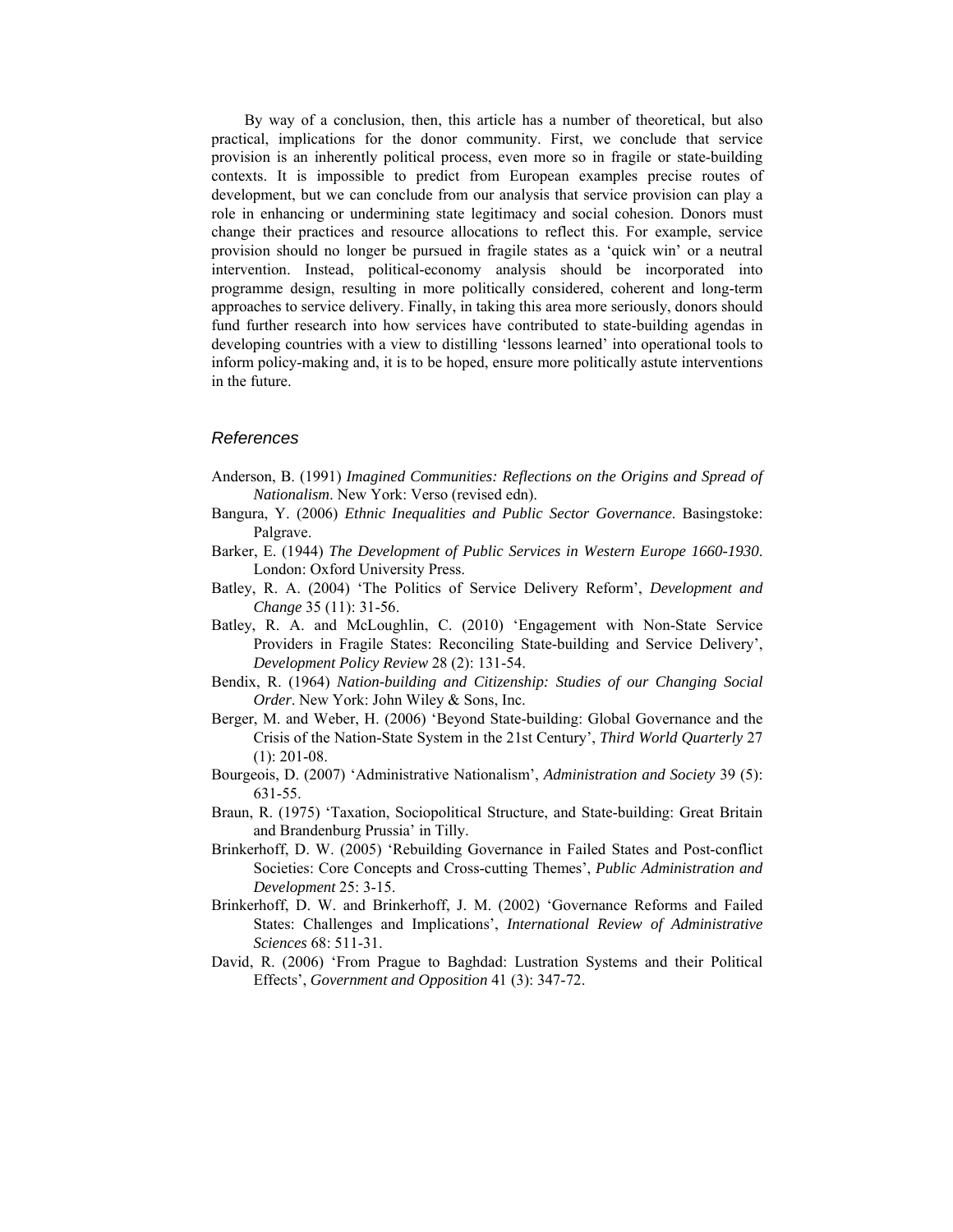- Dhoest, A. (2007) 'Identifying with the Nation: Viewer Memories of Flemish TV Fiction', *European Journal of Cultural Studies* 10 (1): 55-73.
- Di John, J. and Putzel, J. (2009) *Political Settlements*. An Emerging Issues Research Service Paper. Birmingham: Governance and Social Development Resource Centre (GSDRC), University of Birmingham, UK (www.gsdrc.org/ docs/open/EIRS7.pdf).
- Dinnen, S. (2006) 'Nation-Building'. Concepts Paper. Draft paper for AusAID.
- Dobbins, J.; McGinn, J. G.; Crane, K.; Jones, S. G.; Lall, R.; Rathmell, A.; Swanger, R. and Timilsina, A. (2003) *America's Role in Nation-building from Germany to Iraq*. Santa Monica, CA: RAND.
- Duchacek, I. D. (1970) *Comparative Federalism: The Territorial Dimension of Politics*. New York: Holt, Rinehart and Winston.
- Eisenstadt, S. N. and Rokkan, S. (1973) *Building States and Nations: Models and Data Resources,* Vol. I. London: Sage Publications.
- Eldon, J. and Gunby, D. (2009) 'States in Development: State-building and Service Delivery'. London: HLSP (www.hlsp.org/LinkClick.aspx?fileticket= pTubyMeHSxk%3d&tabid=1791&mid=3720).
- Ellis, M. S. (1996) 'Purging the Past: The Current State of Lustration Laws in the Former Communist Bloc', *Law and Contemporary Problems* 59 (4): 181-96.
- Etzioni, A. (2004) 'A Self-restrained Approach to Nation-building by Foreign Powers', *International Affairs* 80 (1): 1-17.
- Evans, P. B., Rueschemeyer, D. and Skocpol, T. (1985) *Bringing the State Back In*. Cambridge: Cambridge University Press.
- Fesler, J. W. (1965) 'Approaches to the Understanding of Decentralization', *The Journal of Politics* 27 (3): 536-66.
- Finer, S. E. (1999) *The History of Government from the Earliest Times, Volume III: Empires, Monarchies and the Modern State*. Oxford: Oxford University Press.
- Finer, S. E. (1975) 'State- and Nation-building in Europe: The Role of the Military' in Tilly.
- Fischer, W. and Lundgreen, P. (1975) 'The Recruitment and Training of Administrative and Technical Personnel' in Tilly.
- Flora, P., Kuhnle, S. and Urwin, D. (1999) *State Formation, Nation-building, and Mass Politics in Europe: The Theory of Stein Rokkan*. Oxford: Oxford University Press.
- Fukuyama, F. (2004) *State Building: Governance and World Order in the Twenty-first Century*. London: Profile books.
- Gellner, E. (1983) *Nations and Nationalism*. Oxford: Basil Blackwell.
- Gill, G. (2003) *The Nature and Development of the Modern State*. Basingstoke: Palgrave Macmillan
- Goldsmith, A. (2007) 'Does Nation-building Work?' in D. Brinkerhoff (ed.), *Governance in Post-Conflict Societies: Rebuilding Fragile States*. New York: Routledge.
- Gottmann, J. (1980) 'Confronting Centre and Periphery' in J. Gottmann (ed.), *Centre and Periphery: Spatial Variation in Politics*. London: Sage.
- Herbst, J. (2000) *States and Power in Africa: Comparative Lessons in Authority and Control*. Princeton, NJ: Princeton University Press.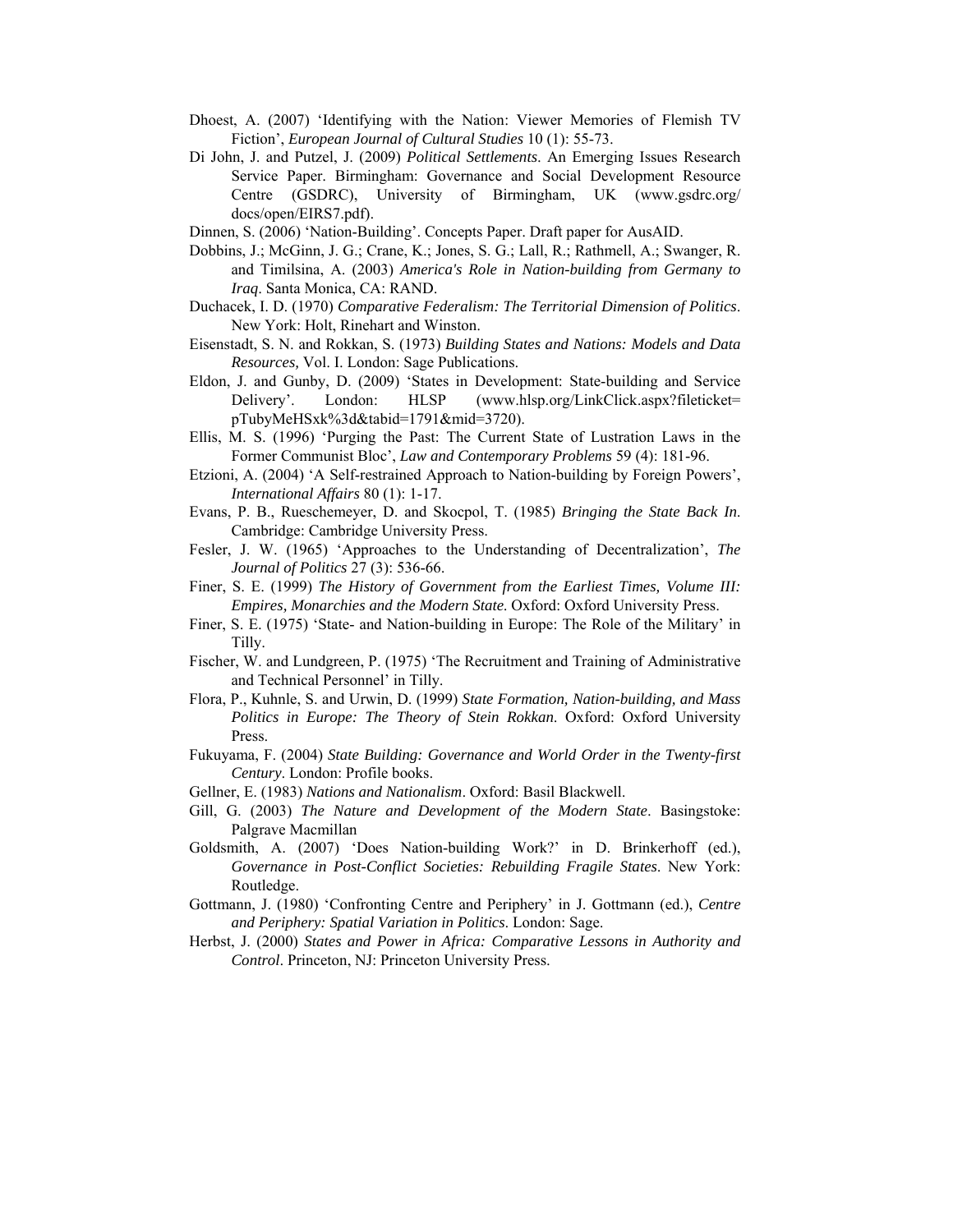- Hippler, J. (ed.) (2005) *Nation-building: A Key Concept for Peaceful Conflict Transformation?*London: Pluto Press.
- Hopp, U. and Kloke-Lesche, A. (2005) 'External Nation-building vs. Endogenous Nation-forming: A Development Policy Perspective', in Hippler.
- Jackson, P. (2003) 'Warlords as Alternative Forms of Governance', *Small Wars and Insurgencies* 14 (2): 131-50.
- Jackson, P. and Scott, Z. (2007) 'Local Government in Post-conflict Contexts', Literature review and report to UNDP and the Oslo Governance Centre.
- Jacoby, H. (1973) *The Bureaucratization of the World*. Berkeley, CA: University of California Press.
- Lijphart, A. (1977) *Democracy in Plural Societies*. New Haven, CT: Yale University Press.
- Lister, S. and Wilder, A. (2005) 'Strengthening Subnational Administration in Afghanistan: Technical Reform or State-building?', *Public Administration and Development* 25: 39-48.
- Mallaby, S. (2002) 'The Reluctant Imperialist: Terrorism, Failed States and the Case for American Empire', *Foreign Affairs* 81 (2): 2-7.
- Mann, M. (1984) 'The Autonomous Power of the State: Its Origins, Mechanisms and Results', *Archives européennes de sociologie* 25: 185-213.
- Migdal, J. S. (2001) *State in Society: Studying How States and Societies Transform and Constitute One Another*. Cambridge: Cambridge University Press.
- Miguel, E. (2004) 'Tribe or Nation? Nation Building and Public Goods in Kenya Versus Tanzania', *World Politics* 56: 327-62.
- Moore, M. (2004) 'Revenues, State Formation and the Quality of Governance in Developing Countries', *International Political Science Review* 25 (3): 297-319.
- Newman, D. (2006) 'The Resilience of Territorial Conflict in an Era of Globalization', in M. Kahler and B. F. Walter (eds), *Territoriality and Conflict in an Era of Globalization*. Cambridge: Cambridge University Press.
- North, D. C. (1990) *Institutions, Institutional Change, and Economic Performance*. Cambridge: Cambridge University Press.
- O'Donnell, G. and Schmitter, P. C. (1986) *Transitions From Authoritarian Rule: Tentative Conclusions About Uncertain Democracies*. Baltimore, MD: Johns Hopkins University Press.
- OECD (2008a) *Concepts and Dilemmas of State-building in Fragile States: From Fragility to Resilience*. OECD / DAC Discussion Paper. Paris: OECD.
- OECD (2008b) *Service Delivery in Fragile Situations: Key Concepts, Findings and Lessons.* Paris: OECD.
- Ottaway, M. (2002) 'Nation Building', *Foreign Policy* 132: 16-24.
- Paddison, R. (1983) *The Fragmented State: The Political Geography of Power*. Oxford: Basil Blackwell.
- Paris, R. (2006) *Understanding the 'Co-ordination Problem' in Post-war Statebuilding*. RPPS Working Paper. Research Partnership on Post-War Statebuilding.
- Poggi, G. (1990) *The State: Its Nature, Development, and Prospects*. Cambridge: Polity Press.
- Price, M. E. (1995) *Television, the Public Sphere and National Identity*. Oxford: Clarendon Press.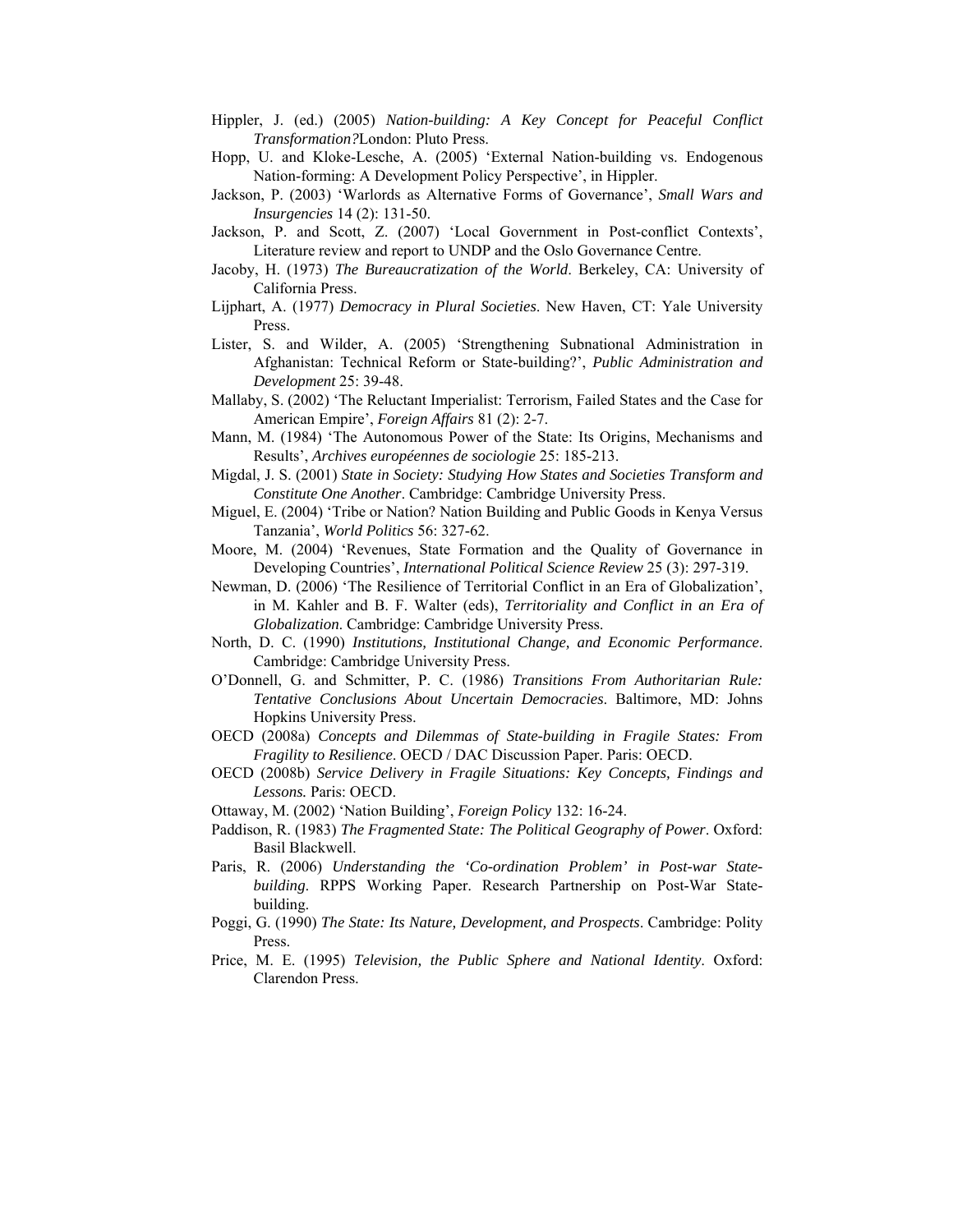Reno, W. (1998) *Warlord Politics and African States*. Boulder, CO: Lynne Rienner.

- Riggs, F. W. (1997) 'Modernity and Bureaucracy', *Public Administration Review* 57 (4): 347-53.
- Rocha Menocal, A. (2010) *State-building for Peace A New Paradigm for International Engagement in Post-Conflict Fragile States?* EUI Working Papers RSCAS 2010 / 34. San Domenico di Fiesole, Italy: Robert Schuman Centre for Advanced Studies European Report on Development (http://cadmus.eui.eu/dspace/

bitstream/1814/13716/1/RSCAS\_2010\_34.pdf).

- Rokkan, S. (1975) 'Dimensions of State Formation and Nation-building: A Possible Paradigm for Research on Variations within Europe', in Tilly.
- Rokkan, S.; Urwin, D.; Aarebrot, F. H.; Malaba, P. and Sande, T. (1987) *Centreperiphery Structures in Europe: An ISSC Workbook in Comparative Analysis*. Frankfurt: Campus Verlag.
- Rondinelli, D. A. and Montgomery, J. D. (2005) 'Regime Change and Nation Building: Can Donors Restore Governance in Post-conflict States?', *Public Administration and Development* 25: 15-23.
- Scott, H. M. (1990) 'Reform in the Habsburg Monarchy, 1740-1790', in H. M. Scott (ed.), *Enlightened Absolutism: Reform and Reformers in Later Eighteenthcentury Europe*. Basingstoke: Macmillan.
- Scott, J. C. (1998) *Seeing Like a State: How Certain Schemes to Improve the Human Condition have Failed*. New Haven, CT: Yale University Press.
- Šelo Šabić, S. (2005) *State Building under Foreign Supervision: Intervention in Bosnia-Herzegovina 1996-2003*. Vienna: Bureau for Security Policy, Austrian Ministry of Defence and National Defence Academy, and Zagreb: Institute for International Relations.
- Shils, E. (1975) *Center and Periphery: Essays in Macrosociology*. Chicago, IL: University of Chicago Press.
- Stewart, F., Brown, G. K. and Langer, A. (2008) 'Policies Towards Horizontal Inequalities', in F. Stewart (ed.), *Horizontal Inequalities and Conflict: Understanding Group Violence in Multiethnic Societies*. Basingstoke: Palgrave Macmillan.
- Stillman, R. J. I. (2000) *Public Administration: Concepts and Cases.* 7th edn. Boston, MA: Houghton Mifflin Company.
- Stone, D. C. (1965) 'Public Administration and Nation-building', in C. M. Roscoe (ed.), *Public Administration and Democracy: Essays in Honor of Paul H. Appleby*. Syracuse, NY: Syracuse University Press.
- Thompson, V. A. (1965) 'Bureaucracy in a Democratic Society', in C. M. Roscoe (ed.), *Public Administration and Democracy: Essays in Honor of Paul H. Appleby*. Syracuse, NY Syracuse University Press.
- Tilly, C. (1992) *Coercion, Capital and European States, AD 990-1992*. Oxford: Blackwell.
- Tilly, C. (1985) 'War Making and State Making as Organized Crime', in Evans et al..
- Tilly, C. (1975a) *The Formation of National States in Western Europe*. Princeton, NJ: Princeton University Press.
- Tilly, C. (1975b) 'Reflections on the History of European State-making', in Tilly.
- Torpey, J. (2000) *The Invention of the Passport: Surveillance, Citizenship and the State*.